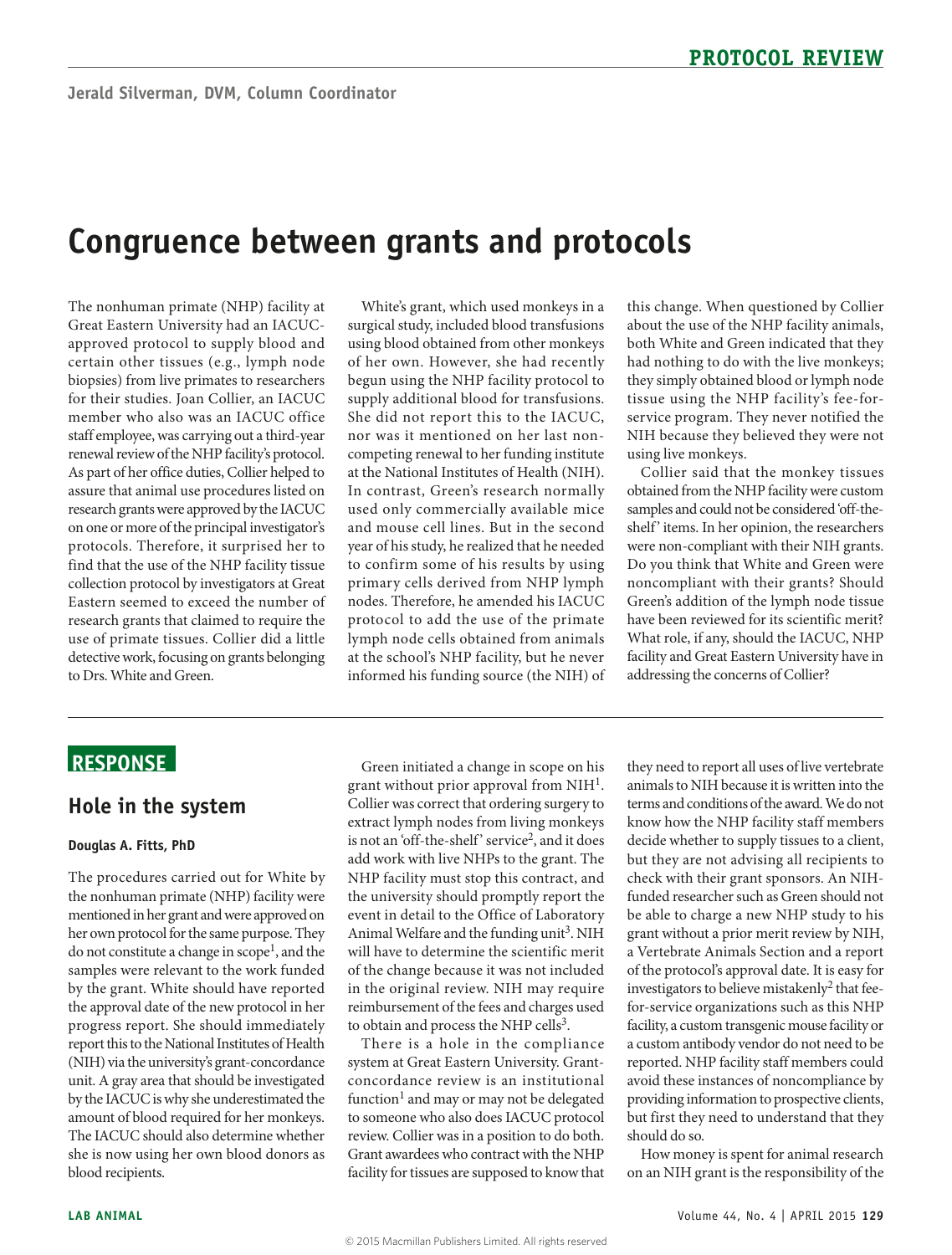regulations do not specify how compliance service protocols that might cause conflicts principal investigator (PI), the Institutional Official (IO) who signed the Public Health Service Assurance and the Authorized Organization Representative (AOR) who signed the grant for the institution. Federal is monitored within an institution. The institution may establish a policy to review any purchase that risks noncompliance. This Great Eastern University policy may, as a condition for approval of a service protocol, direct the IACUC to require a PI to collect grant information from clients in order to facilitate compliance. However, the IO or AOR will not know that a policy is needed unless the IACUC is alert for with grants. IACUC reviewers must think about grants even if they have not seen or read them!

 evaluation of the relevance of a procedure US Government Principle II requires an to human or animal health<sup>4</sup>. The IACUC and NHP facility staff members can not know how the samples will be used unless they ask the clients, and no samples should

a relevant scientific endeavor. If the fee before supplying the tissues. Collier can whether the approval date was reported to the sponsor. The IACUC must also consider be supplied unless they are to be used in is to be charged to the budget of a grant, NHP facility staff members can simply check with the grant-concordance unit inform them whether the samples were included in the funded grant (that is, were meritorious according to NIH) and how to determine the relevance of samples destined for other institutions or for nongrant budgets (e.g., a departmental budget).

- 1. US National Institutes of Health. NIH Grants Policy Statement; Part II Terms and Conditions of NIH Grant Awards, Subpart A: General. (US National Institutes of Health, Bethesda, MD, 2013).
- 2. National Institutes of Health. *Policy on Humane Care and Use of Laboratory Animals—Frequently Asked Questions*. Does the PHS Policy apply to the production of custom antibodies or to the purchase of surgically modified animals? Question No. A.2. (US Department of Health and Human Services, Washington, DC, 2006, revised 2014).
- 3. Office of Laboratory Animal Welfare. Guidance Addressing the NIH Policy on Allowable Costs for Grant Activities Involving Animals when Terms and Conditions are not Upheld. Notice NOT-OD-07-044. (National Institutes of Health, Washington, DC, 26 January 2007).
- 4. Interagency Research Animal Committee. U.S. Government Principles for the Utilization and Care of Vertebrate Animals Used in Testing, Research, and Training (Office of Science and Technology Policy, Washington, DC, 1985).

*Fitts is Research Associate Professor (Retired) in the Department of Psychology and Office of Animal Welfare, University of Washington, Seattle, WA.* 

### **ReSponSe**

## **Verify congruence**

#### **Shannon Reynolds, BA, CpIA, RLAT & Lea Smalls, BA, CRA**

The scenario for White and Green raises several questions regarding the use of animals in their respective research. White has effectively increased the number of nonhuman primates (NHPs) used for her

# *A word from OLAW*

*In response to the questions posed in this scenario, the Office of Laboratory Animal Welfare (OLAW) offers the following clarification and guidance:* 

The issues raised in this scenario are matters of institutional and investigator compliance with the National Institutes of Health (NIH) Grants Policy Statement (GPS) and with the Public Health Service *Policy on Humane Care and Use of Laboratory Animals* (PHS *Policy*). The relevant requirements are as follows:

White, the investigator who changed the source of the blood for her NIH-funded study, failed to inform the IACUC. The NIH GPS allows the investigator to make changes in the methodology and approach of the project without prior approval by NIH grants management<sup>1</sup>. However, the deviation from the investigator's approved protocol and the failure to track usage on the nonhuman primate (NHP) facility protocol are not compliant with the PHS *Policy*2. These incidents of noncompliance must be reported to OLAW3 .

The other investigator, Green, changed the animal model he was using after his grant was awarded, and his work required surgical collection of lymph nodes. This action, per the terms and conditions of the NIH GPS, is considered a change in scope and requires prior approval by the relevant Grants Management Officer of the NIH awarding component<sup>1</sup>.

Additionally, staff members at the NHP facility providing the blood and tissues should refine their procedures to ensure adequate post-approval monitoring and tracking. Enhanced training for the research staff on the types of activities covered by the PHS *Policy* and considered research with live vertebrate animals would address the programmatic issues that these incidents have brought to light at the institution<sup>4</sup>.

- 1. Public Health Service. Policy on Humane Care and Use of Laboratory Animals (US Department of Health and Human Services, Washington, DC, 1986; amended 2002).
- 2. US National Institutes of Health. NIH Grants Policy Statement; Part II: Terms and Conditions of NIH Grant Awards, Subpart A: General, 8. Administrative Requirements. (US National Institutes of Health, Bethesda, MD, 2013).
- 3. Office of Laboratory Animal Welfare. *Guidance on Prompt Reporting to OLAW under the PHS Policy on Humane Care and Use of Laboratory Animals. Notice NOT-*OD-05-034. (National Institutes of Health, Washington, DC, 2005, updated 2013).
- 4. National Institutes of Health. Policy on Humane Care and Use of Laboratory Animals—Frequently Asked Questions. Applicability of the PHS Policy. (US Department of Health and Human Services, Washington, DC, 2006, revised 2014).

#### **patricia Brown, VMD, MS, DACLAM**

*Director OLAW, OER, OD, NIH, HHS*